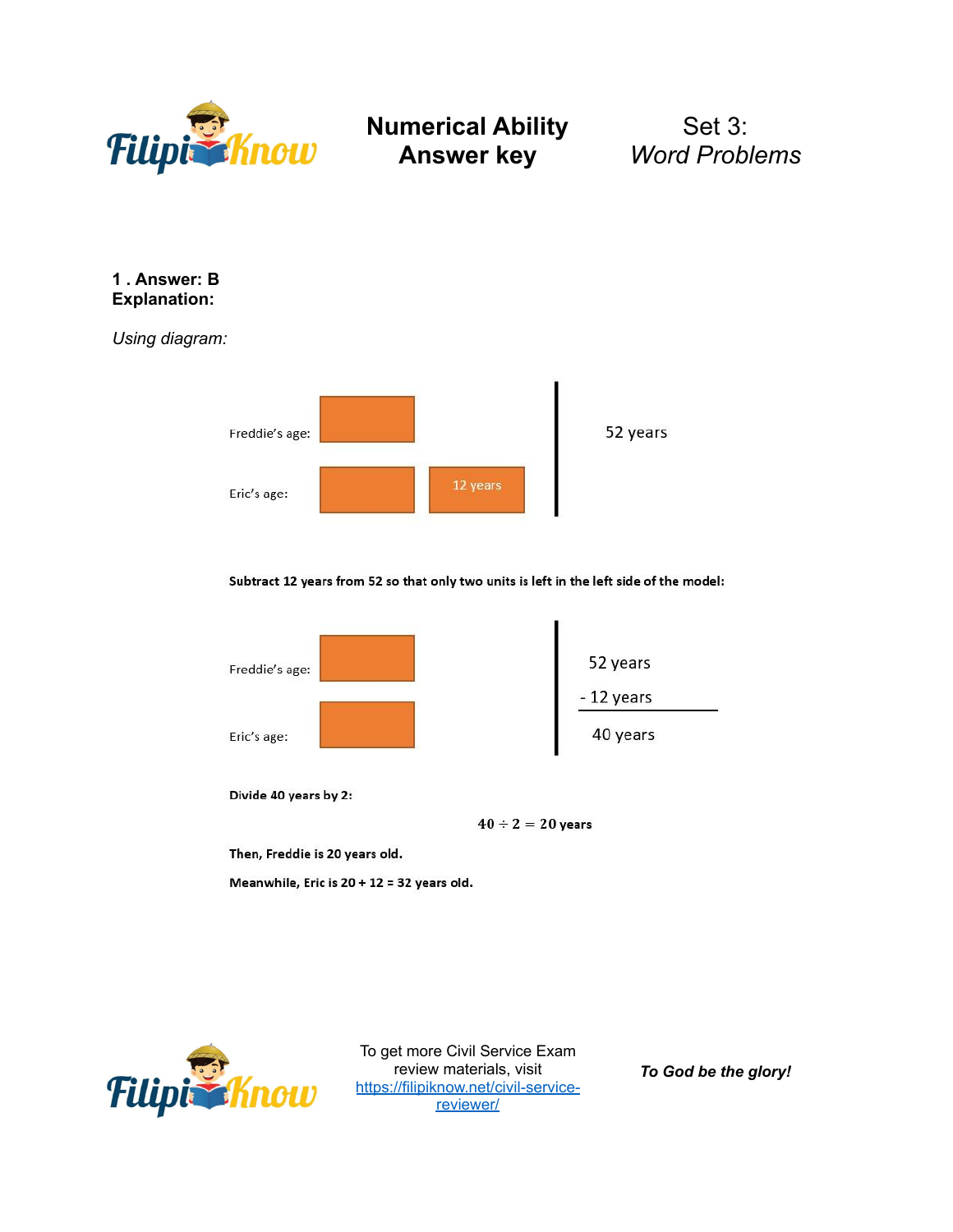

Set 3: *Word Problems*

*Using algebraic expression:* Let *x* be Freddie's age Since Eric is 12 years older than Freddie, then Eric's age can be expressed as  $x + 12$ The sum of the ages of Freddie and Eric is 52. Thus,

$$
x + (x + 12) = 52
$$
  
2x + 12 = 52  
2x = 40  

$$
x = 20
$$

Freddie is 20 years old.

To determine how old is Eric, we substitute  $x = 20$  to  $x + 12$ 

$$
\begin{array}{rcl}\nx + 12 \\
(20) + 12 &= 32\n\end{array}
$$

Therefore, Eric is 32 years old.

### **2. Answer: D Explanation:**

We let *x* be Mark's age five years ago. Since five years ago, Pat is 15 years younger than Mark, then we can express Pat's age five years ago as *x - 5*.

To obtain their ages in the current year, we just add 5 to the expressions representing the ages of Mark and Pat.

In solving age problems such that the ages are given in the current year and in previous years (past), it is helpful for us to use a table to organize the ideas.

|      | <b>PAST</b> | Present (+ 5 years) |
|------|-------------|---------------------|
| Pat  | x - 15      | x - 10              |
| Mark |             | $x + 5$             |

This year, Mark's age is twice Pat's age. Thus, we are now going to focus on the respective ages of Pat and Mark in the present. If Mark's age is *x + 5* in the present, then this is equal to twice of Pat's age in the present which is *2(x - 10).*

 $x + 5 = 2(x - 10)$ 



To get more Civil Service Exam review materials, visit [https://filipiknow.net/civil-service](https://filipiknow.net/civil-service-reviewer/)[reviewer/](https://filipiknow.net/civil-service-reviewer/)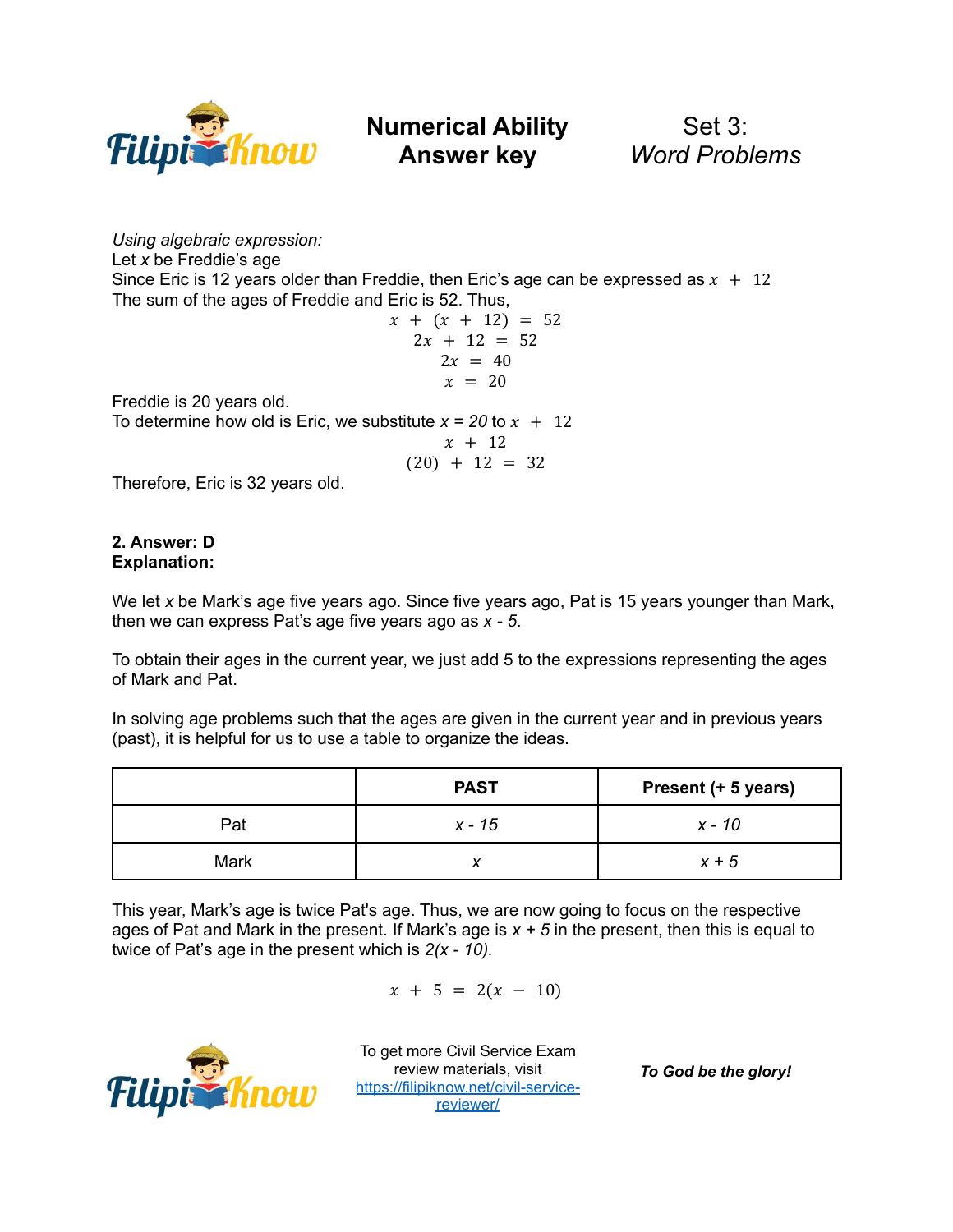

Set 3: *Word Problems*

$$
x + 5 = 2x - 20
$$
  

$$
x - 2x = -5 - 20
$$
  

$$
-x = -25
$$
  

$$
x = 25
$$

Looking from the table, *x* represents Mark's age five years ago. Thus, Mark was 25 years old five years ago. To determine Pat's age five years ago, we substitute *x = 25* to *x - 15.*

$$
\begin{array}{rcl} x - 15 \\ (25) - 15 = 10 \end{array}
$$

Five years ago, Pat was 10 years old.

### **3. Answer: A**

**Explanation:** In solving work problems, it is important to remember the relationship between the rates it takes to finish a task if the persons will work alone and the rate it takes to finish the same task if these persons will work together.

$$
\frac{t}{rate\ of\ person\ A} + \frac{t}{rate\ of\ person\ B} = 1
$$

In the formula above, *t* represents the time it takes to finish the task if persons A and B work together.

Now, let's apply this formula to the problem.

It takes 2 hours for Sylvia to finish the task.

Meanwhile, it takes 3 hours for Mike to finish the same task.

We need to find the time it takes to finish the task if Sylvia and Mike work together. We let this time be *t.*

We can use the formula above to solve for *t.*

$$
\frac{t}{rate\ of\ Sylvia} + \frac{t}{rate\ of\ Mike} = 1
$$

$$
\frac{t}{2} + \frac{t}{3} = 1
$$

Now that we have set up the equation, we just need to solve for the value of *t.*



To get more Civil Service Exam review materials, visit [https://filipiknow.net/civil-service](https://filipiknow.net/civil-service-reviewer/)[reviewer/](https://filipiknow.net/civil-service-reviewer/)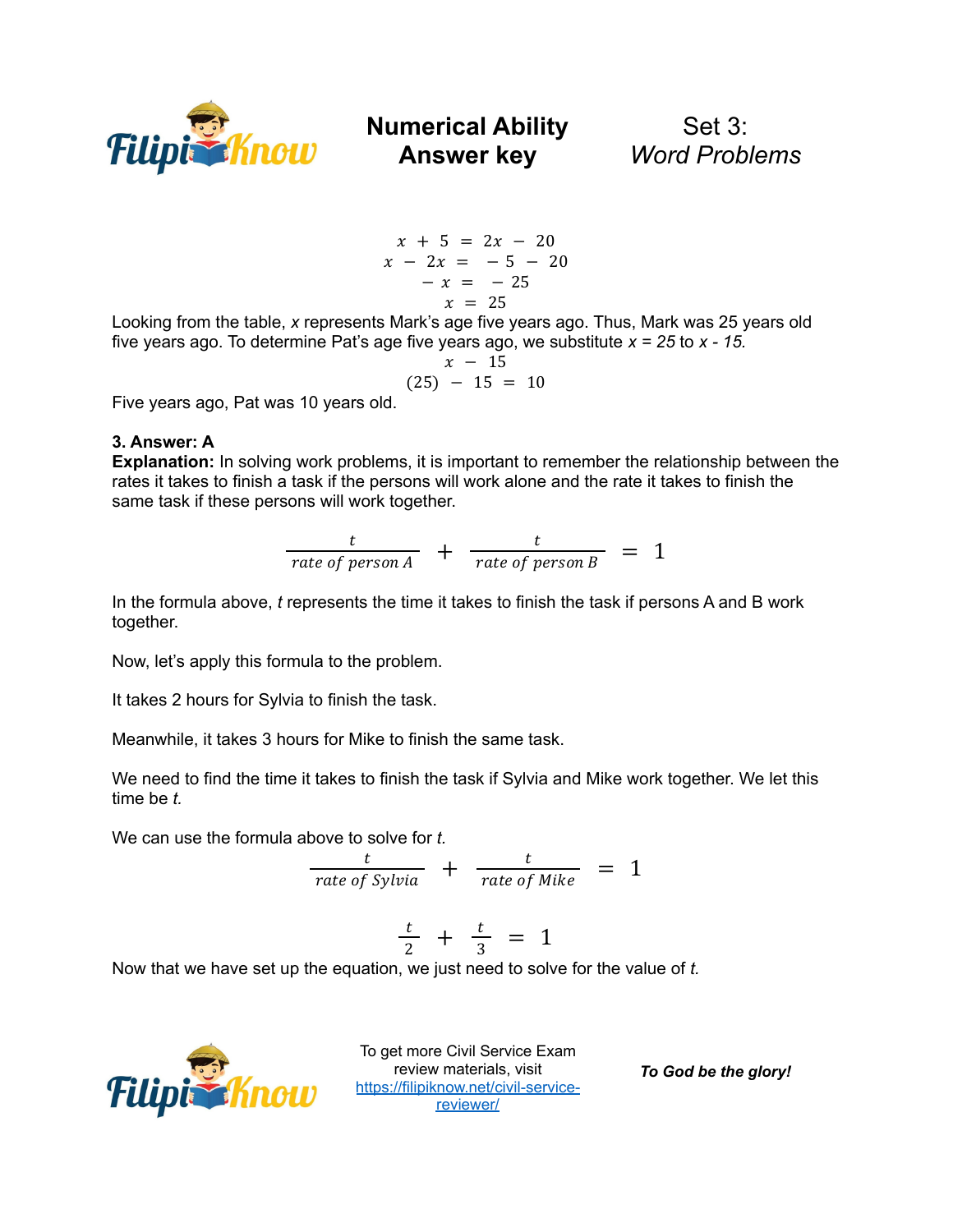

Set 3: *Word Problems*

Multiplying both sides of the equation by the least common denominator (which is 6).

$$
\frac{t}{2} + \frac{t}{3} = 1
$$
  
6( $\frac{t}{2}$  +  $\frac{t}{3}$ ) = 6(1)  
3t + 2t = 6  
5t = 6  
5t = 6  
t =  $\frac{6}{5}$ 

Simplifying the equation:

Thus, it takes  $\frac{6}{5}$ hours to finish the task if Mike and Sylvia work together. We just need to convert 5

 $\frac{6}{5}$  hours to decimal form to find the correct answer among the given choices. 5

$$
\frac{6}{5} = 1.20 \text{ hours}
$$

### **4. Answer: A**

**Explanation:** Let *x* be Luke's age. Since Paul's age is twice Luke's age, then Paul's age can be expressed as *2x*. To determine their ages in 8 years (future), we just need to add 8 to the expressions representing their ages.

Again, we can use a table to organize the ideas involved in this problem:

|             | <b>Present</b> | Future (+ 8 years) |
|-------------|----------------|--------------------|
| Luke        |                | $x + 8$            |
| Paul        | 2x             | $2x + 8$           |
| Sum of ages |                | 88                 |

In eight years, the sum of Luke's and Paul's ages is 88.

 $(x + 8) + (2x + 8) = 88$ 



To get more Civil Service Exam review materials, visit [https://filipiknow.net/civil-service](https://filipiknow.net/civil-service-reviewer/)[reviewer/](https://filipiknow.net/civil-service-reviewer/)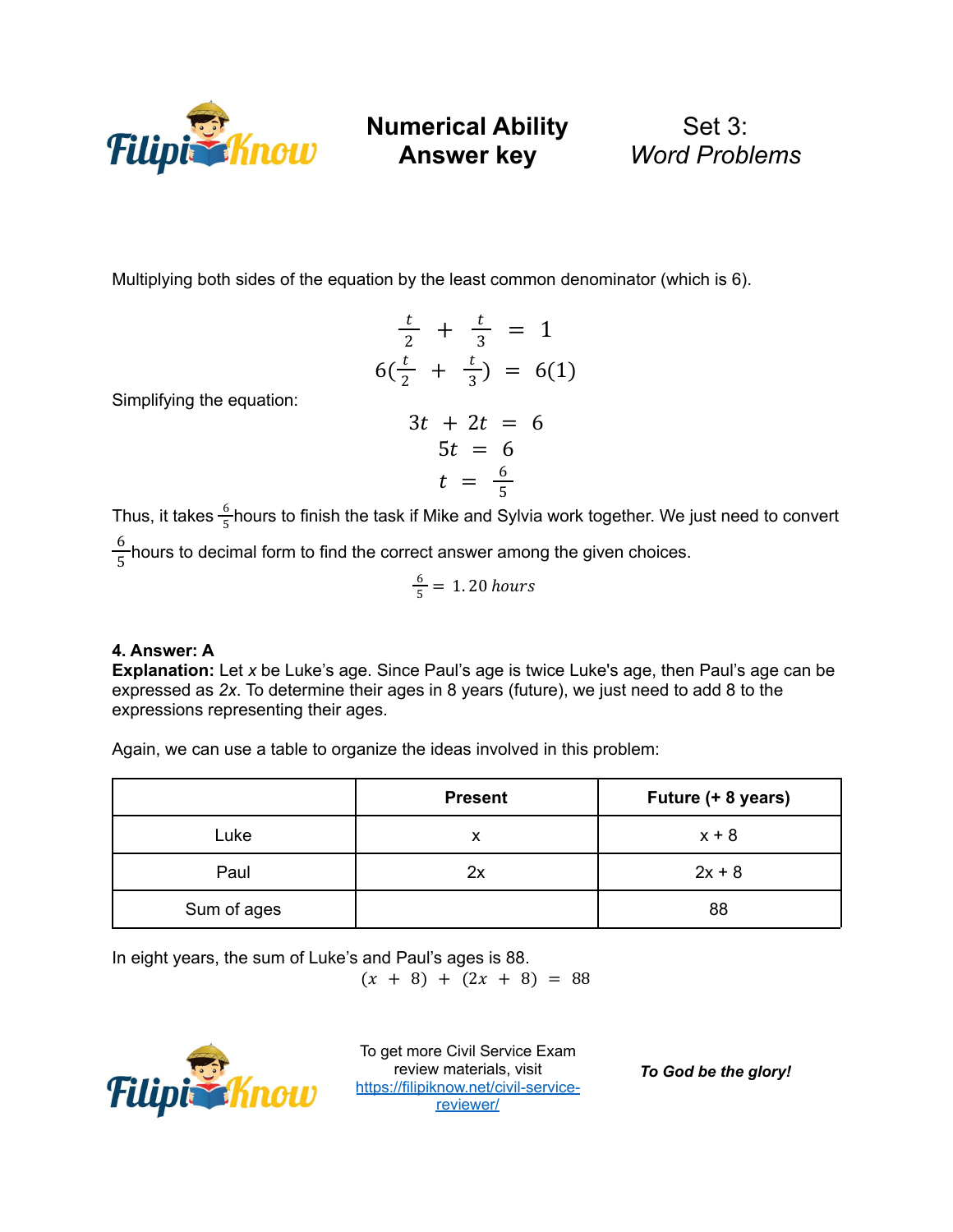

Set 3: *Word Problems*

 $3x + 16 = 88$  $3x = 88 - 16$  $3x = 72$  $x = 24$ 

Looking at the table, *x* represents Luke's age in the present. Thus, Luke is 24 years old this year.

Meanwhile, to find Paul's age in the present, we just substitute  $x = 24$  to 2x.  $2x = 2(24) = 48$ 

#### **5. Answer: B Explanation:**

Let's start by providing an illustration to the problem.

Two cars are 810 km apart. One car moves 100 kph and the other moves 80 kph. We need to determine how many hours it takes for these cars to meet each other



Based on the diagram, the respective distance covered by each car when they meet each other has a sum of 810 km.

Let *t* be the number of hours it takes for these cars to meet each other. We create a table so that we can easily summarize the ideas involved in this problem. Recall that  $distance = rate \times time$ 



To get more Civil Service Exam review materials, visit [https://filipiknow.net/civil-service](https://filipiknow.net/civil-service-reviewer/)[reviewer/](https://filipiknow.net/civil-service-reviewer/)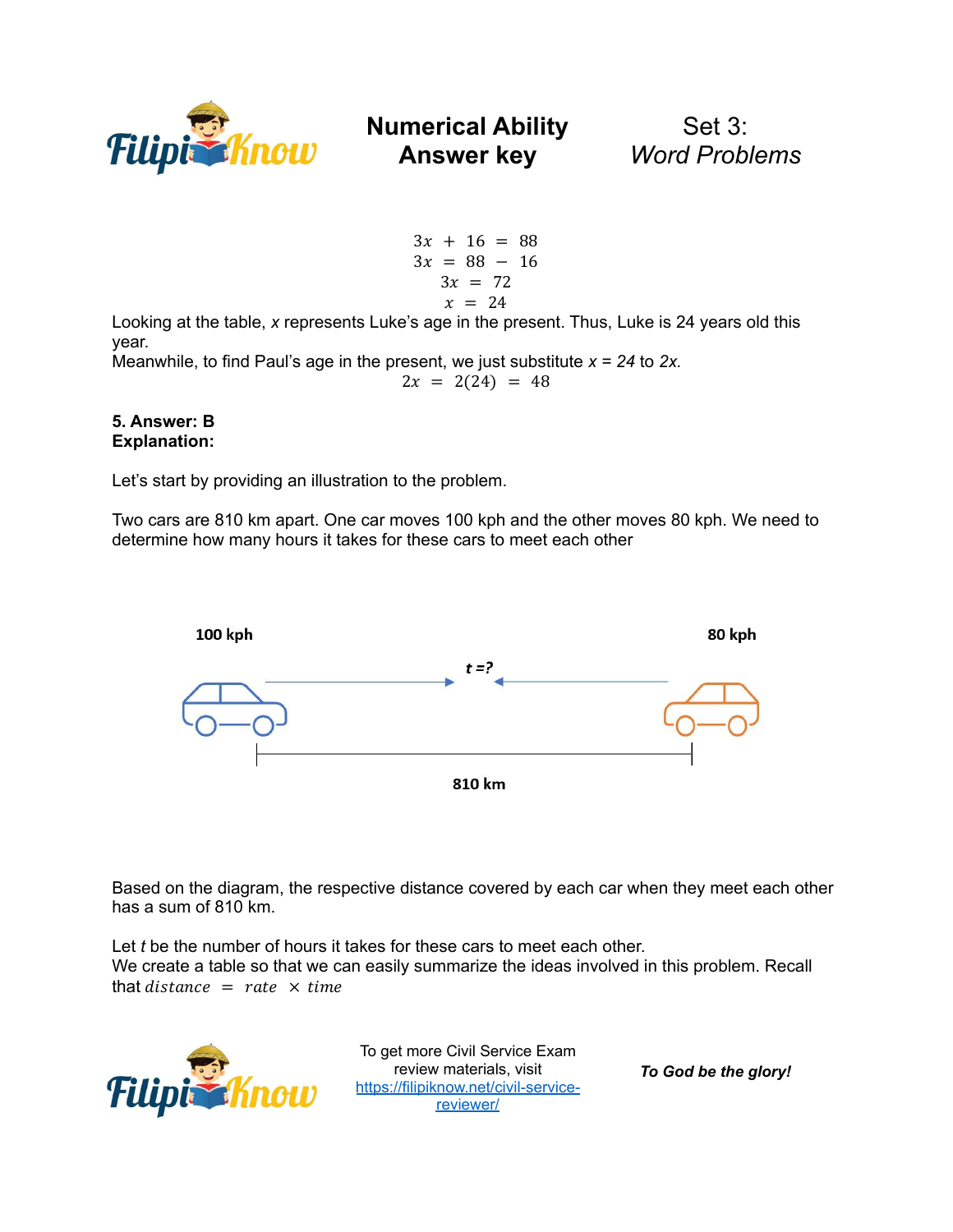

|       | Rate (in kph) | Time (in hours) | <b>Distance</b> |
|-------|---------------|-----------------|-----------------|
| Car 1 | 100           |                 | 100t            |
| Car 2 | 80            |                 | 80t             |
| Total |               |                 | $180t = 810$    |

The respective distance covered by each car *t* hours are 100*t* and 80*t*.

The sum of these distances is 180*t*.

From our diagram, we saw that the total distance covered by the cars when they meet is 810 km.

Thus, we have 180*t* = 810 Now, we will solve for *t*.

$$
180t = 810
$$
  

$$
t = 4.5
$$

Then, the cars will meet after 4.5 hours.

**6. Answer: C Explanation:** *Using diagram:*



To get more Civil Service Exam review materials, visit [https://filipiknow.net/civil-service](https://filipiknow.net/civil-service-reviewer/)[reviewer/](https://filipiknow.net/civil-service-reviewer/)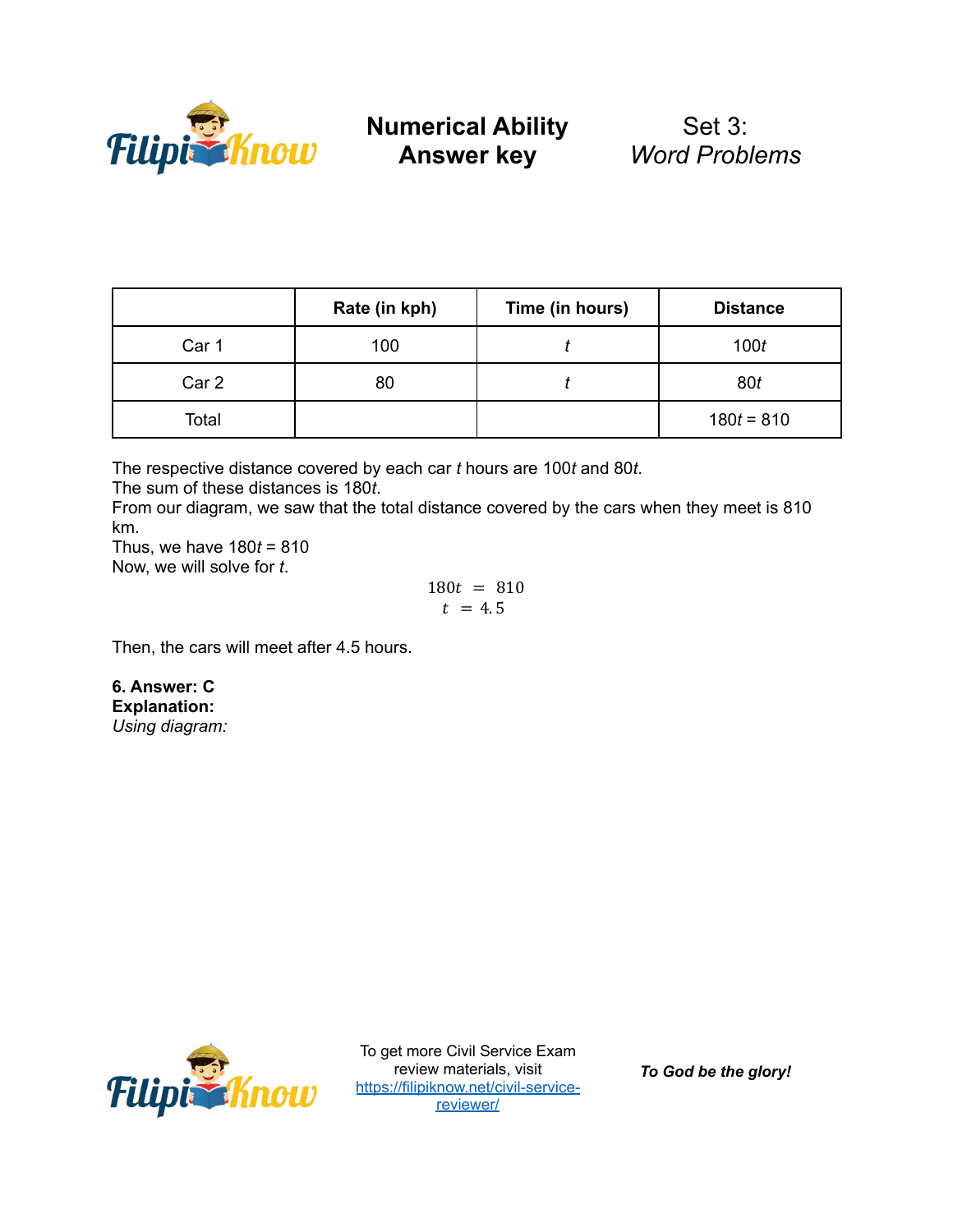

Set 3: *Word Problems*



*Using algebraic method:*

Let *x* be the number of stamps that Bea collected.

Since Ana collected thrice the number of stamps that Bea collected, then we can express the number of stamps that Ana had collected as *3x*.

The sum of their collected stamps is 360. Thus,

$$
x + 3x = 360
$$
  

$$
4x = 360
$$
  

$$
x = 90
$$

Since *x* represents the number of stamps collected by Bea. Thus, Bea collected 90 stamps. Meanwhile, Ana collected 3(90) = 270 stamps.

**7. Answer: B**

**Explanation:** *Using diagram:*



To get more Civil Service Exam review materials, visit [https://filipiknow.net/civil-service](https://filipiknow.net/civil-service-reviewer/)[reviewer/](https://filipiknow.net/civil-service-reviewer/)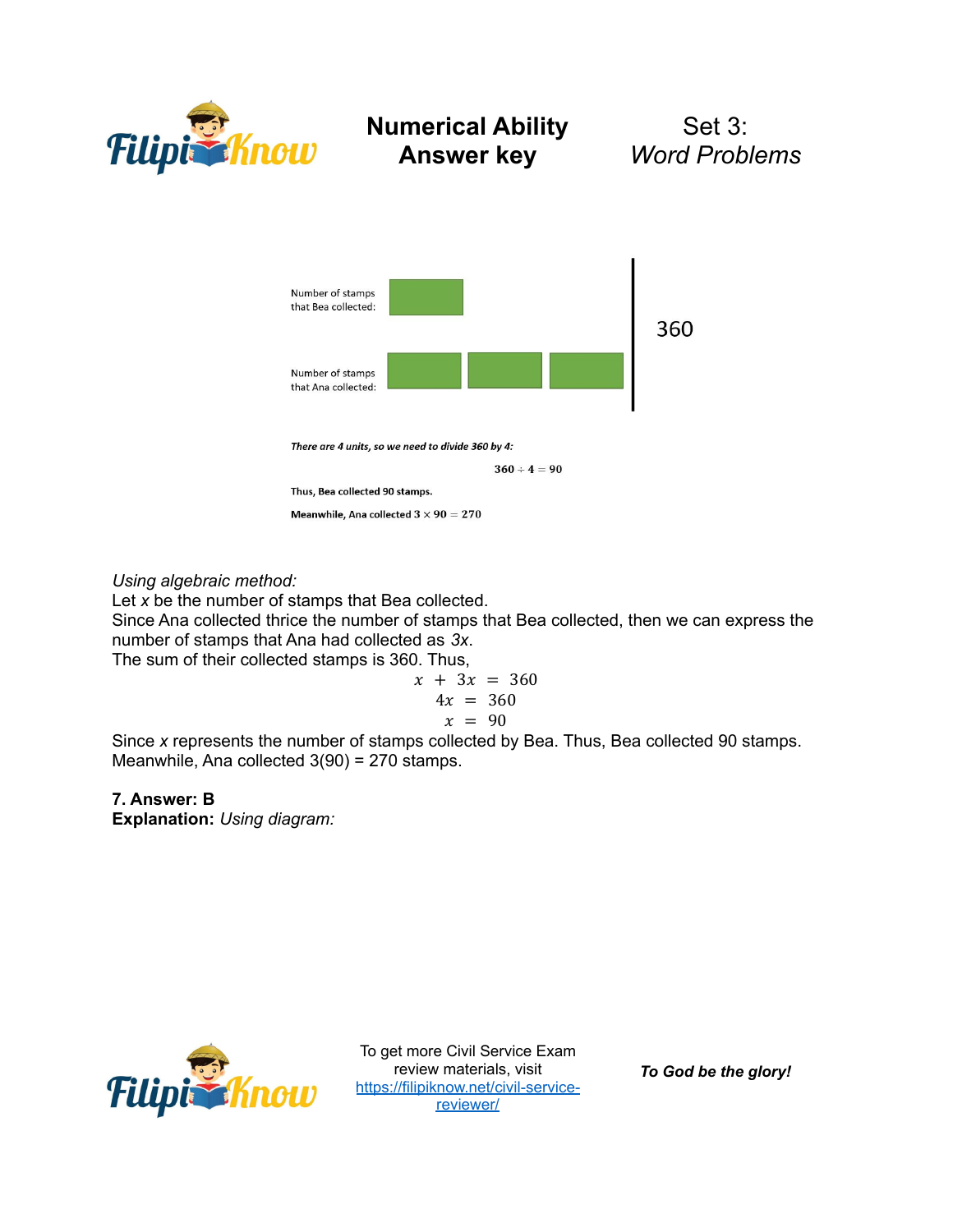

Set 3: *Word Problems*



We have 3 units remaining. To find the value of each units remaining, we divide 12 by 3:  $12 \div 3 = 4$ 

Thus, each unit is equal to 4 books.

Johann received 4 books from Claude.

Fred received  $4 + 3 = 7$  books from Claude.

Franz received  $4 + 3 + 5 = 12$  books from Claude.

*Using algebraic method:*

Let *x* be the number of books that Johann received from Claude. Fred received 3 more books than Johann, then Fred has *x + 3* books from Claude. Franz received 5 more books than Fred, then Franz has *(x + 3) + 5* books from Claude. The total number of books that Claude gave to his friends is 23. Thus,

 $x + (x + 3) + ((x + 3) + 5) = 23$ 



To get more Civil Service Exam review materials, visit [https://filipiknow.net/civil-service](https://filipiknow.net/civil-service-reviewer/)[reviewer/](https://filipiknow.net/civil-service-reviewer/)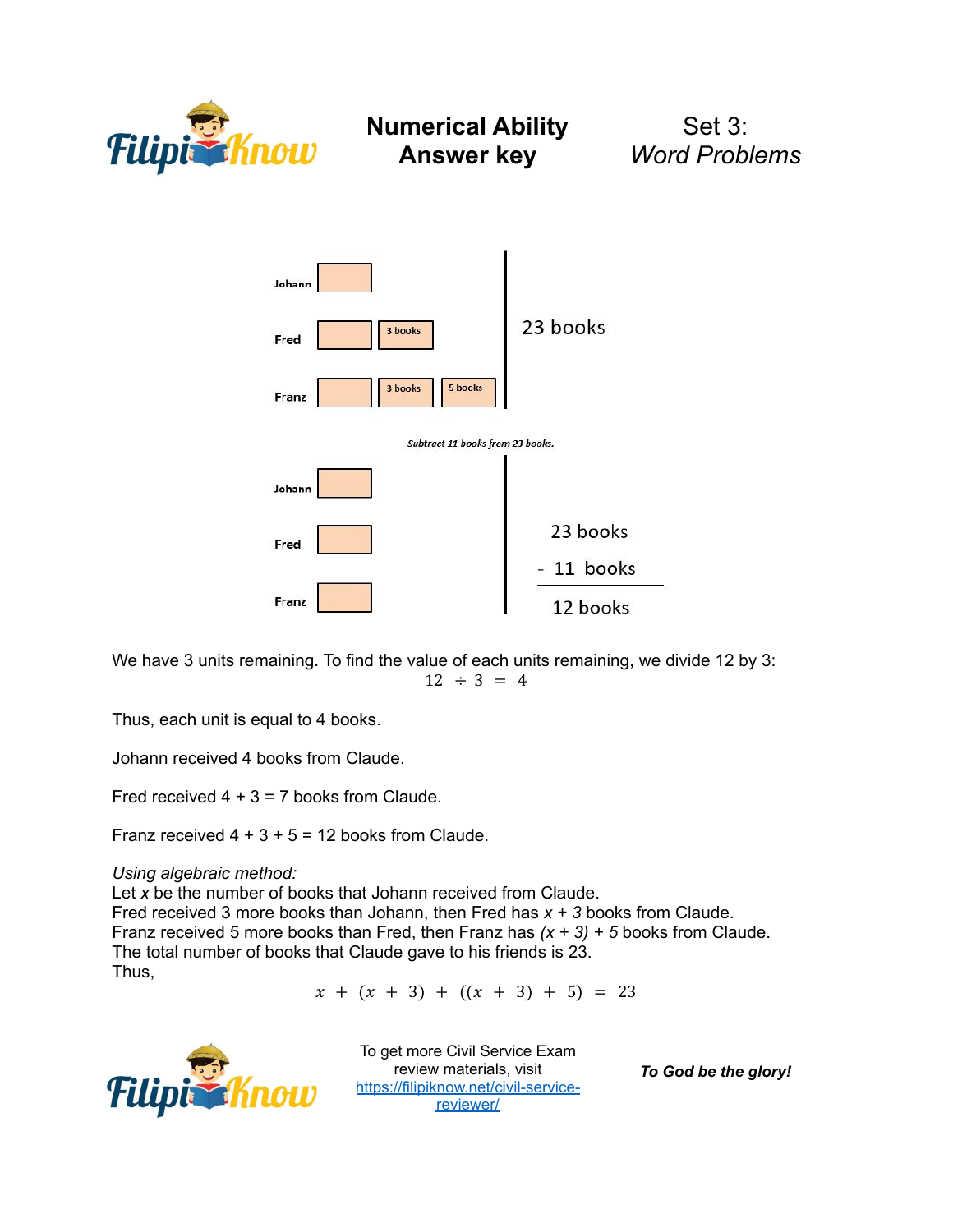

Set 3: *Word Problems*

Simplifying the equation and solving for x:

$$
3x + 11 = 23 \n3x = 23 - 11 \n3x = 12 \nx = 4
$$

*x* represents the number of books that Johann received from Claude, then Johann has 4 books. To determine how many books that Franz received, we substitute  $x = 4$  to  $(4 + 3) + 5$ 

$$
(x + 3) + 5 = ((4) + 3) + 5 = 12
$$

Franz received 12 books from Claude.

#### **8. Answer: A Explanation:**

We construct a table presenting the ages of Patty and Cindy in the past, present, and future.

We start assigning variables to the ages of Patty and Cindy in the past. Let *x* be Cindy's age seven years ago. Then, Patty's age is *2x* (since her age is twice of Cindy's age seven years ago)

Therefore, to get their respective ages in the present, we just add 7 years to their respective ages in the past.

Moreover, to find their ages five years from present, we then have to add 12 years to their respective ages in the past.

The sum of their ages in the future is 66.

|       | <b>Past</b> | Present (+7 years) | Future (+ 12 years) |
|-------|-------------|--------------------|---------------------|
| Cindy |             | $x + 7$            | $x + 12$            |
| Patty | 2x          | $2x + 7$           | $2x + 12$           |
| Total |             |                    | $3x + 24 = 66$      |

Finally, we have to solve the equation in the lowermost part of the table indicating the total of the ages of Cindy and Patty.

$$
3x + 24 = 66
$$



To get more Civil Service Exam review materials, visit [https://filipiknow.net/civil-service](https://filipiknow.net/civil-service-reviewer/)[reviewer/](https://filipiknow.net/civil-service-reviewer/)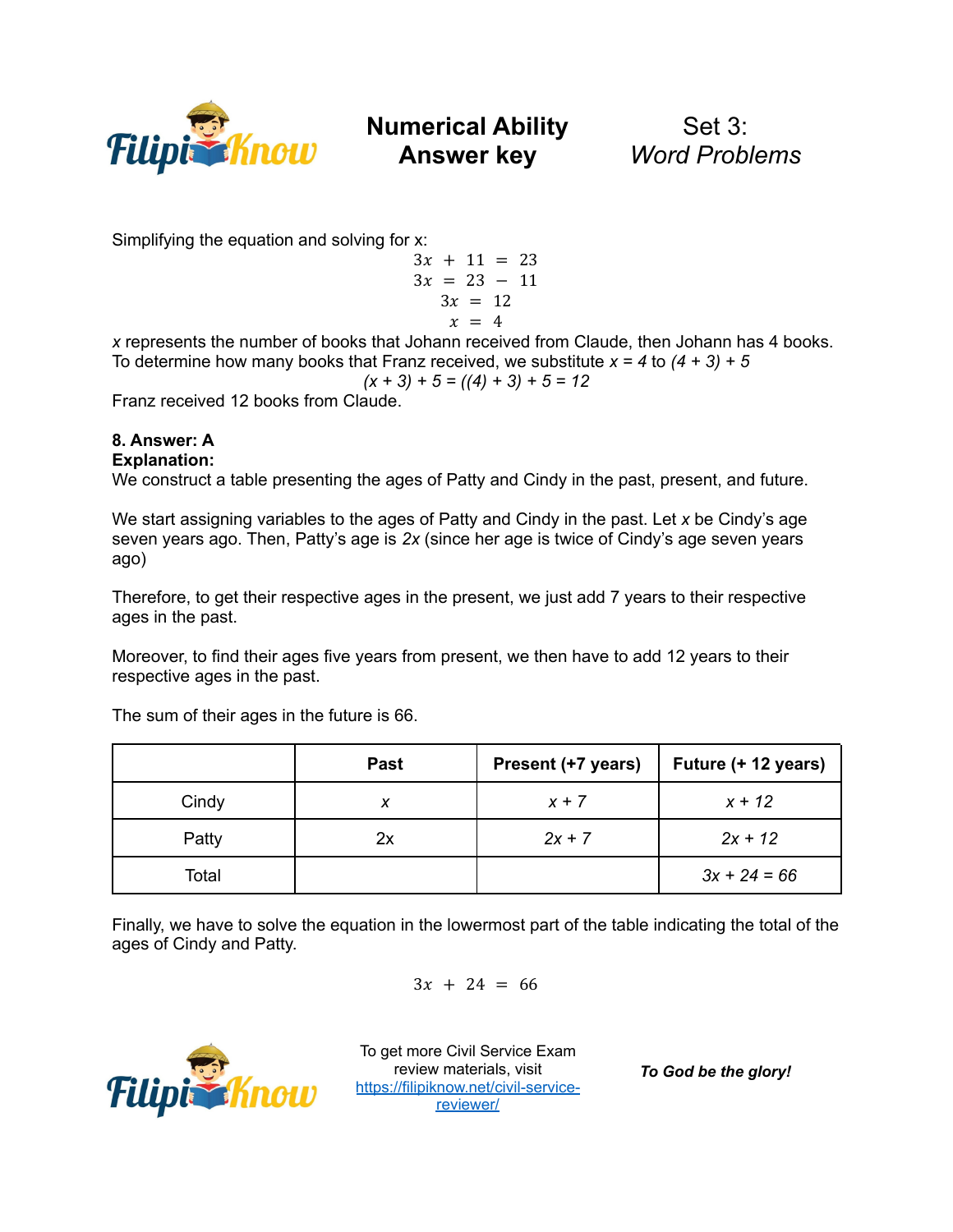

Set 3: *Word Problems*

 $3x = 42$  $x = 14$ 

The problem asked us to find Cindy's and Patty's age in the present. Looking at the "present" column of our table, we just substitute  $x = 14$  to the expressions on that column.

Cindy: *x + 7 = (14) + 7 = 21* Patty: *2x + 7 = 2(14) + 7 = 35*.

Thus, Cindy is 21 years old and Patty is 35 years old in the present.

### **9. Answer: A**

**Explanation:** The distance from City A to City B can be computed by determining the distance covered by the car throughout its trip given that it is moving at a rate of 60 kph.

Recall that distance  $=$  rate  $\times$  time The car left City A at 8:30 AM and reached City B at 10:45 AM, then the car's travel time is 2 hours and 15 minutes or  $2\frac{15}{60}$  =  $2\frac{1}{4}$ hours. 4

Therefore, we have  $r = 60$  and  $t = 2\frac{1}{4}$ 4 To find the distance from City A to CIty B:

 $distance = rate \times time$ distance =  $60 \times 2\frac{1}{4}$ 4 distance = 60  $\times$   $\frac{9}{4}$ 4 distance  $= \frac{540}{4} = 135$  km

Thus, the distance from City A to City B is 135 km.

**10. Answer: B Explanation:**

Let's start by providing an illustration for this problem.



To get more Civil Service Exam review materials, visit [https://filipiknow.net/civil-service](https://filipiknow.net/civil-service-reviewer/)[reviewer/](https://filipiknow.net/civil-service-reviewer/)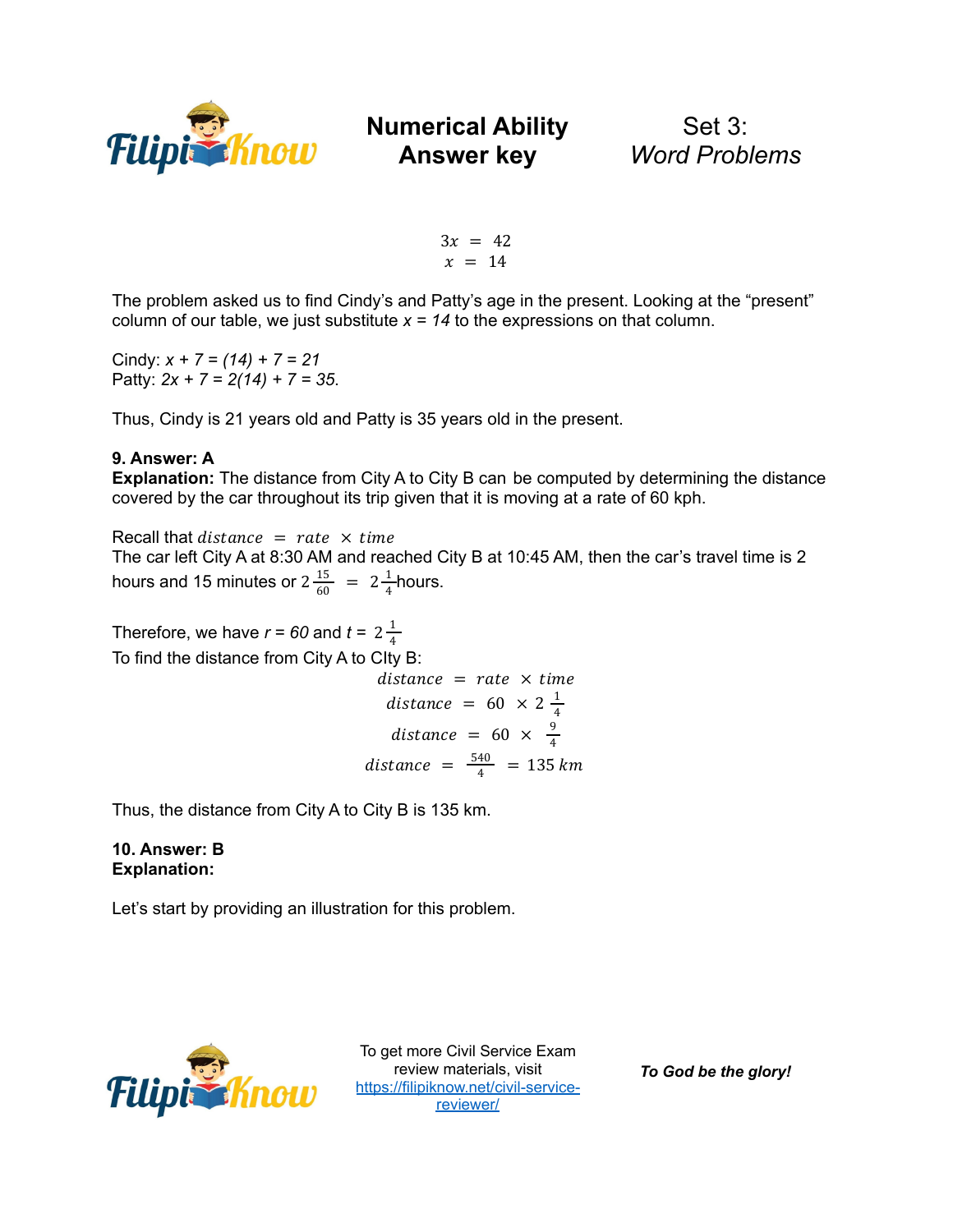

### Set 3: *Word Problems*



From the illustration, the broken line represents the place where James already reached Alex and can now overtake him. At the broken line, the distance covered by James and Alex is already equal. Thus, James will overtake if they already covered equal distances.

Let *t* be the time in hours of James overtaking Alex.

Meanwhile, let *t + 2* be the time in hours of Alex where James is overtaking him.

|       | Rate (in kph) | Time (in hours) | Distance (in km) |
|-------|---------------|-----------------|------------------|
| James | 80            |                 | 80t              |
| Alex  | 60            | $t + 2$         | $60(t + 2)$      |

James can overtake Alex if they have equal distances covered. Thus,

$$
80t = 60(t + 2)
$$
  
80t = 60t + 120  
20t = 120



To get more Civil Service Exam review materials, visit [https://filipiknow.net/civil-service](https://filipiknow.net/civil-service-reviewer/)[reviewer/](https://filipiknow.net/civil-service-reviewer/)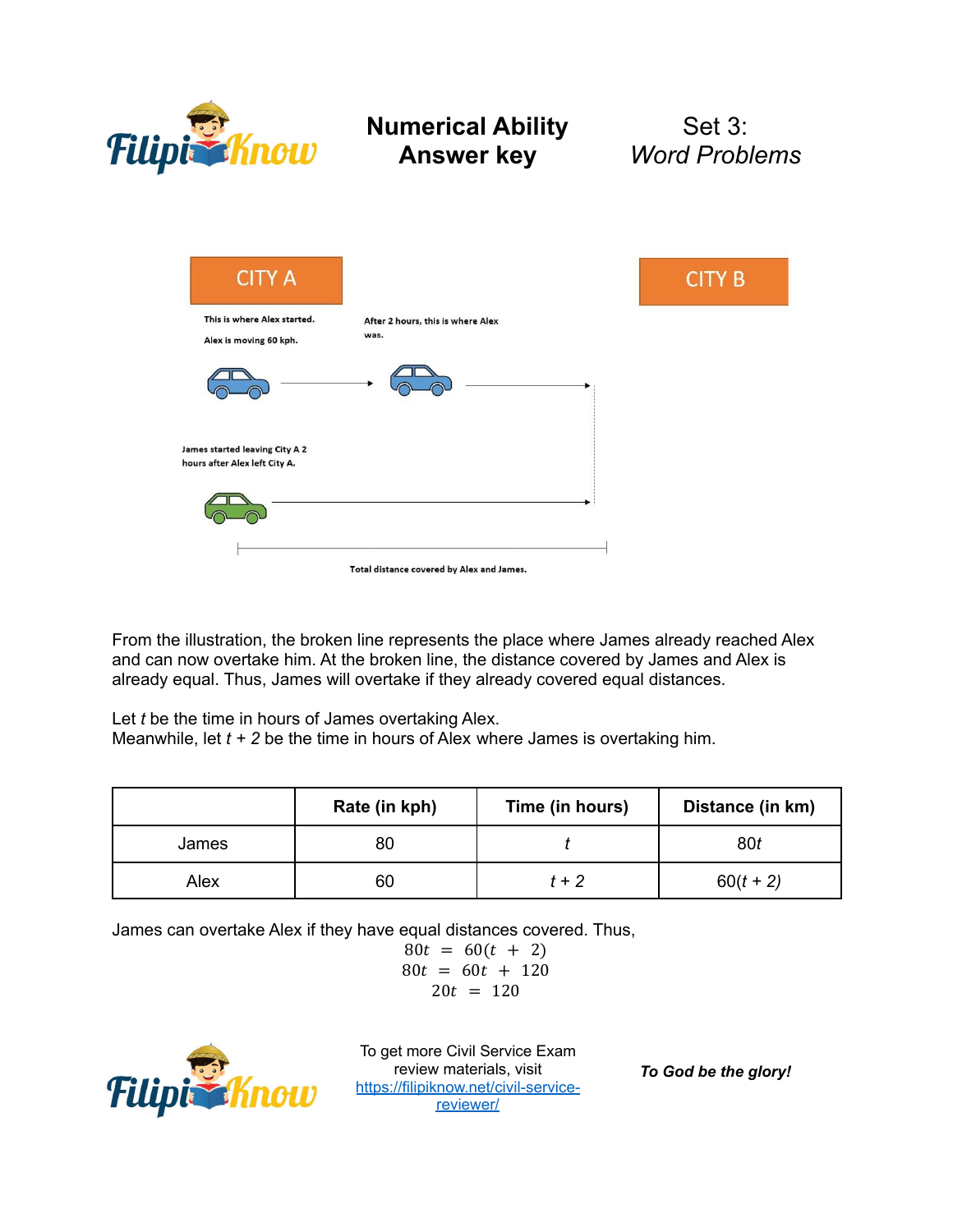

Set 3: *Word Problems*

 $t = 6$ 

Thus, James will overtake Alex in 6 hours.

### **11. Answer: C**

**Explanation:** Recall that given the rates of two persons working a certain task alone, the time it takes for them to finish the task if they work together is given by:

$$
\frac{t}{rate\ of\ person\ A} + \frac{t}{rate\ of\ person\ B} = 1
$$

Where *t* is the time it takes for persons to finish the task by working together.

We can apply this formula to this problem.

Jessie can finish decorating the room in 4 hours. Meanwhile, if Catherine helps Jessie, they can finish decorating the room in  $\frac{4}{2}$  hours. Thus, we have  $t = \frac{4}{2}$ . Using the formula above 3 4 3

$$
\frac{t}{rate\ of\ lessie} + \frac{t}{rate\ of\ Catherine} = 1
$$

We substitute  $t = \frac{4}{3}$  and let x be the rate of Catherine: 3

$$
\frac{\frac{4}{3}}{4} + \frac{\frac{4}{3}}{x} = 1
$$

Multiplying both sides of the equation by 4*x*:

$$
4x(\frac{\frac{4}{3}}{\frac{4}{3}} + \frac{\frac{4}{3}}{x}) = 4x(1)
$$
  

$$
\frac{4}{3}x + \frac{16}{3} = 4x
$$

Simplifying and solving for x:

$$
\frac{4x+16}{3} = 4x
$$
  

$$
12x = 4x + 16
$$
  

$$
8x = 16
$$
  

$$
x = 2
$$

Thus, Catherine can decorate the room alone in 2 hours.



To get more Civil Service Exam review materials, visit [https://filipiknow.net/civil-service](https://filipiknow.net/civil-service-reviewer/)[reviewer/](https://filipiknow.net/civil-service-reviewer/)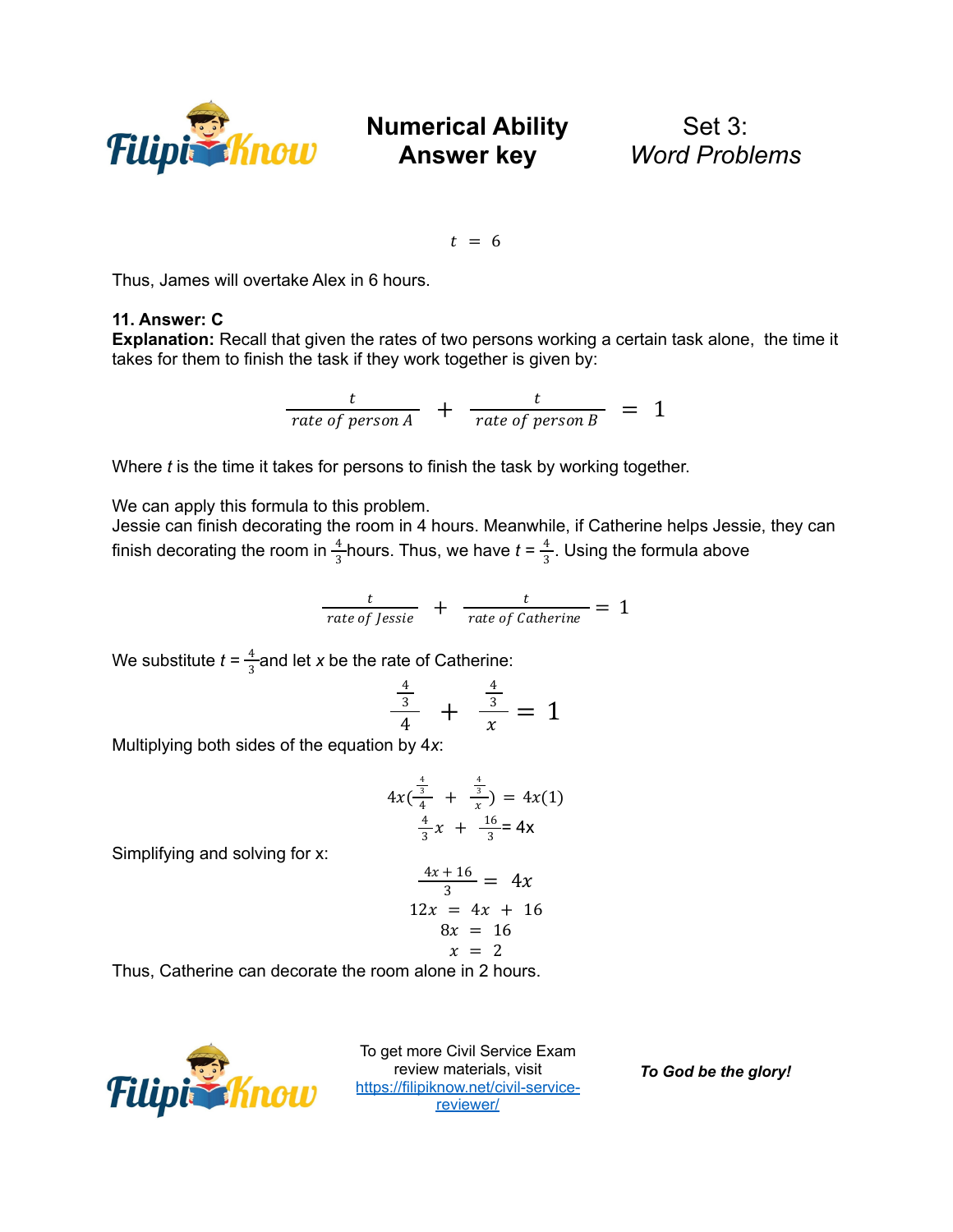

Set 3: *Word Problems*

### **12. Answer: D Explanation:**

Let *x* be the time it takes for Rachel to finish the task.

Then, Celine can finish the same task in *x - 3* (we deduct 3 from *x* since Celine is faster than Rachel and needs less time).

If Celine and Rachel work together, they can finish the same task in 2 hours. Recall that:

$$
\frac{t}{rate\ of\ person\ A} + \frac{t}{rate\ of\ person\ B} = 1
$$

Fitting the formula to our problem, we have:

$$
\frac{2}{rate\ of\ Celine} + \frac{2}{rate\ of\ Rachel} = 1
$$

$$
\frac{2}{x-3} + \frac{2}{x} = 1
$$

Now, we are going to simplify the equation above and solve for x:

$$
\frac{2x + 2(x-3)}{x(x-3)} = 1
$$
  
2x + 2(x - 3) = x(x - 3)  
2x + 2x - 6 = x<sup>2</sup> - 3x  
4x - 6 = x<sup>2</sup> - 3x  
0 = x<sup>2</sup> - 7x + 6 = 0  
(x - 6)(x - 1) = 0  
x = 6 and x = 1

We will reject  $x = 1$  as a solution since we have  $x - 3$  and  $1 - 3 = -2$ . Thus,  $x = 1$  is an extraneous *solution.*

Since *x* represents the time it takes for Rachel to finish the task. Then, Rachel can finish the task in 6 hours. Meanwhile, Celine can finish the same task in 3 hours  $(6 - 3 = 3)$ .

**13. Answer: D Explanation:** *Using diagram*



To get more Civil Service Exam review materials, visit [https://filipiknow.net/civil-service](https://filipiknow.net/civil-service-reviewer/)[reviewer/](https://filipiknow.net/civil-service-reviewer/)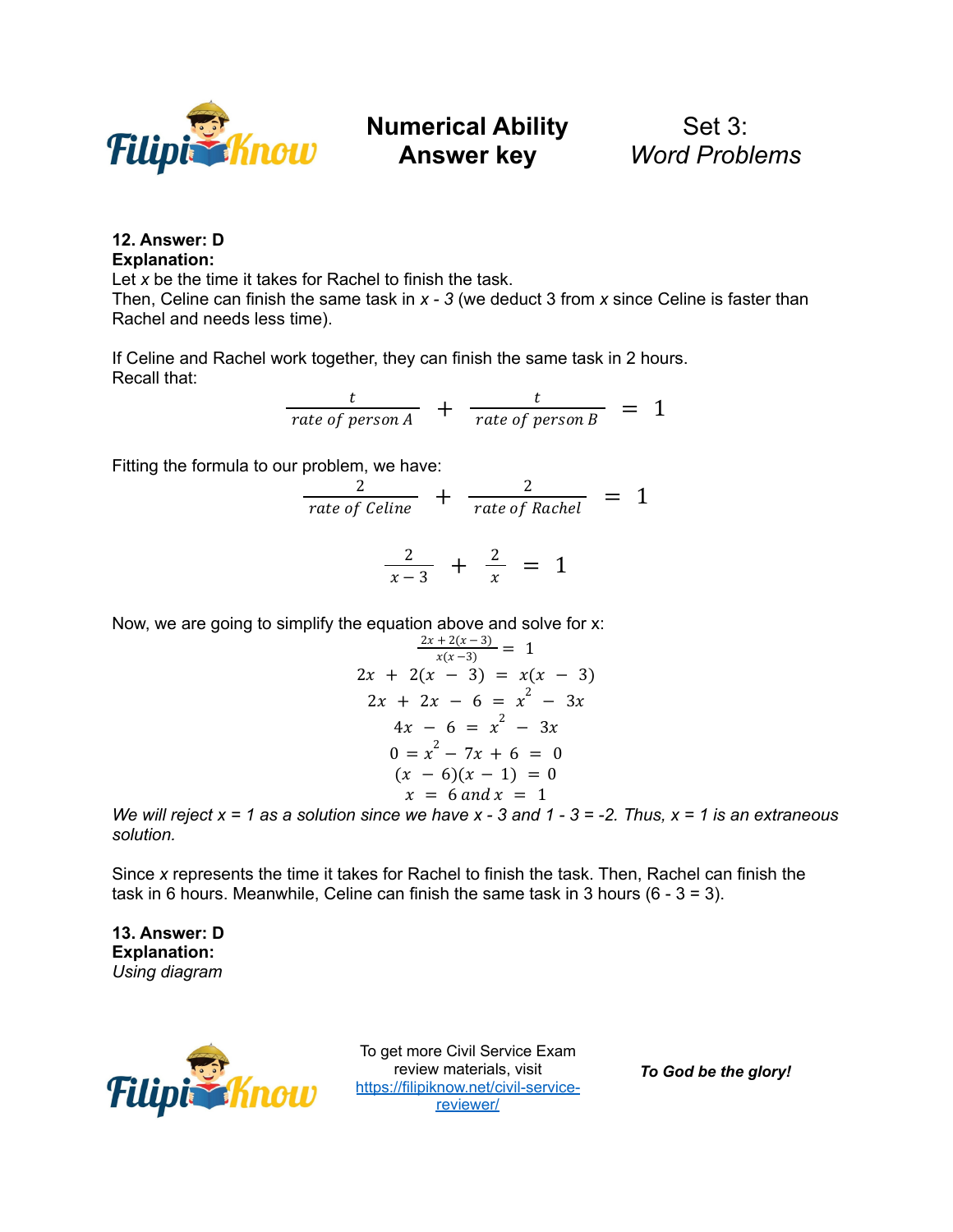

Set 3: *Word Problems*



There are 3 units remaining. Thus, we divide 90 by 3:

 $90 \div 3 = 30$ 

This means that each unit is equal to Php 30.00.

An order of small plate of pancit is Php 30.00.

Meanwhile, a large plate of pancit is 2(30) + 14 = 60 + 14 = Php 74.00.

*Using algebraic method:*

Let *x* be the price of a small plate of *pancit*. Let *2x* + 14 be the price of a large plate of *pancit.* If you order a small plate and a large plate of *pancit*, you have to pay Php 104.00:  $x + (2x + 14) = 104$ 



To get more Civil Service Exam review materials, visit [https://filipiknow.net/civil-service](https://filipiknow.net/civil-service-reviewer/)[reviewer/](https://filipiknow.net/civil-service-reviewer/)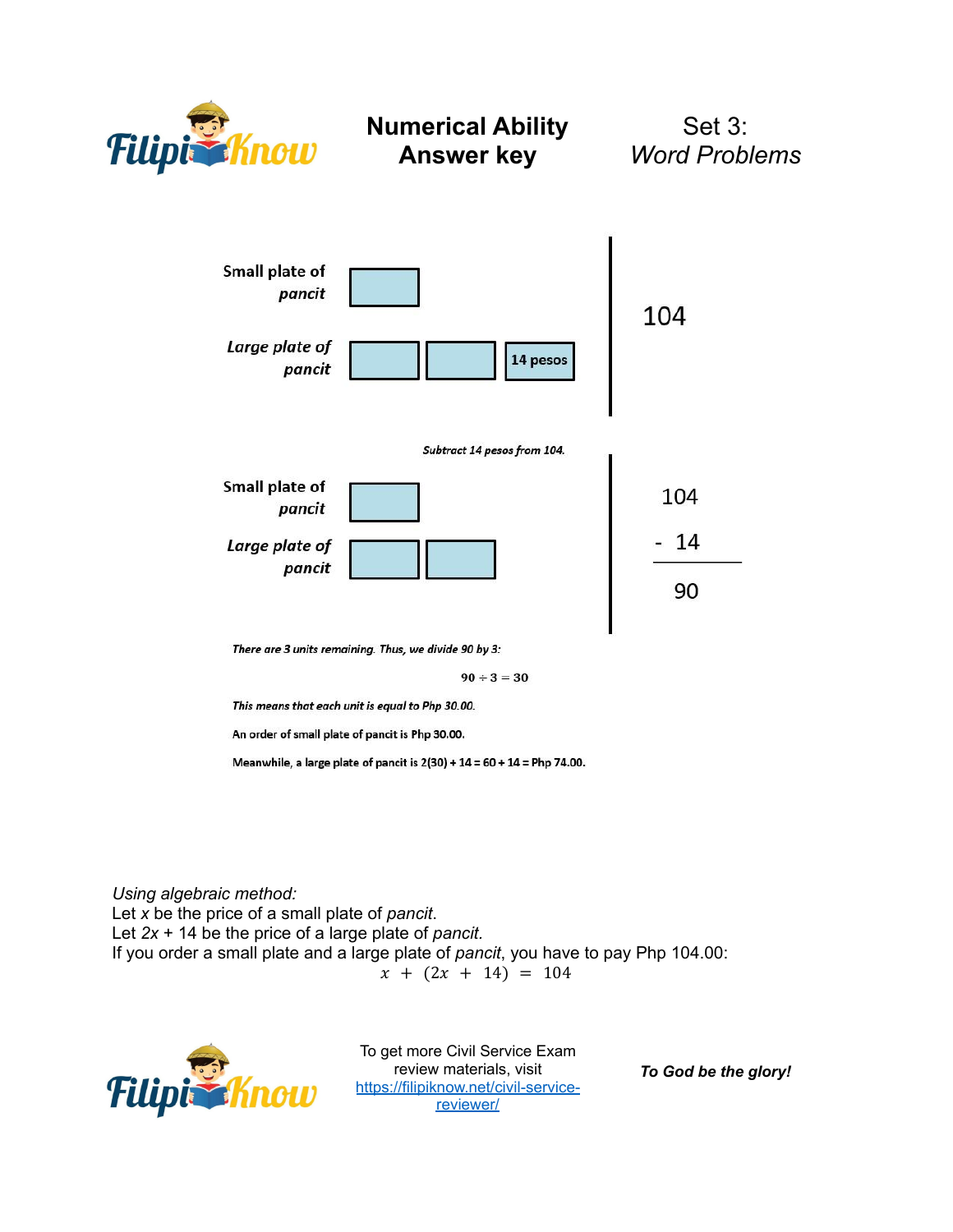

Set 3: *Word Problems*

$$
3x + 14 = 104
$$
  

$$
3x = 90
$$
  

$$
x = 30
$$

Then, a small plate of *pancit* costs Php 30.00. To determine the price of a large plate, we substitute  $x = 30$  to  $2x + 14$ .  $2(30) + 14 = 60 + 14 = 74$ 

#### **14. Answer: C Explanation:**

We can still apply the formula or technique we used in the previous work problems (but in this case we are dealing with pipes and not people).

 $\frac{t}{rate\ of\ pipe\ A}$  +  $\frac{t}{rate\ of\ pipe\ B}$  = 1

where *t* is the time it takes for two pipes to fill the tank if they are both open.

Pipe A can fill the tank alone in 45 minutes. We expressed this as a fraction of hour:  $\frac{45}{60}$  $\frac{45}{60}$  or  $\frac{3}{4}$ 4 Pipe B can fill the tank alone in 50 minutes. We expressed this as a fraction of hour:  $\frac{50}{60}$  $\frac{50}{60}$  or  $\frac{5}{6}$ 6

Using the formula above:

Solving for the value of

$$
\frac{t}{rate\ of\ pipe\ A} + \frac{t}{rate\ of\ pipe\ B} = 1
$$
\n
$$
\frac{t}{\frac{3}{4}} + \frac{t}{\frac{5}{6}} = 1
$$
\n
$$
\frac{4}{3}t + \frac{6}{5}t = 1
$$
\n
$$
\frac{20t + 18t}{15} = 1
$$
\n
$$
20t + 18t = 15
$$
\n
$$
38t = 15
$$
\n
$$
t = \frac{15}{38}
$$

**15. Answer: A Explanation:**



To get more Civil Service Exam review materials, visit [https://filipiknow.net/civil-service](https://filipiknow.net/civil-service-reviewer/)[reviewer/](https://filipiknow.net/civil-service-reviewer/)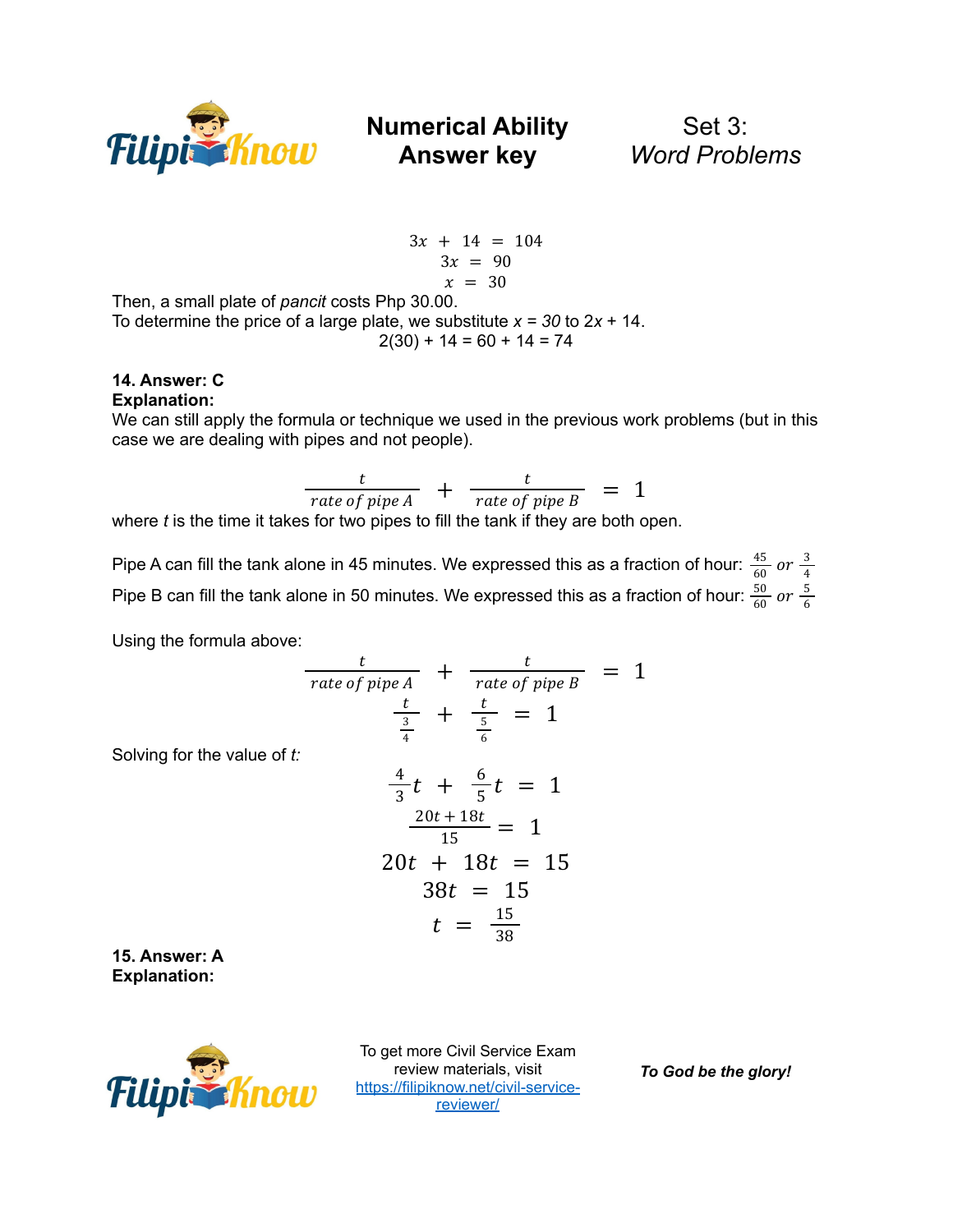

Set 3: *Word Problems*

Cess sold 45 *suman* in the afternoon. It was stated that Cess sold thrice as much *suman* in the morning than in the afternoon. Thus, Cess sold  $3 \times 45 = 135$  *suman* in the morning.

Therefore, Cess sold 45 + 135 = 180 *suman* that day.

If each suman costs Php 15.00, then the total earnings of Cess from selling *suman* is:  $15 \times 180 = Php\,2700$ 

#### **16. Answer: B Explanation:**

Let *x* be the age of the child in the present.

Since, the sum of the ages of the child and his father is 40, then we can express the age of the father as *40 - x*.

Now, we will express the respective ages of the child and his father in 8 years.

|        | <b>Present</b> | Future (+8 years)       |
|--------|----------------|-------------------------|
| Child  |                | $x + 8$                 |
| Father | $40 - x$       | $(40 - x) + 8 = 48 - x$ |

In eight years, the child will be 24 years younger than his father. It means that the age of the child in eight years is equal to the age of his father in 8 years minus 24.

$$
(x + 8) = (48 - x) - 24
$$
  
\n
$$
(x + 8) = (24 - x)
$$
  
\n
$$
2x = 16
$$
  
\n
$$
x = 8
$$

Since *x* represents the age of the child in the present, then the child is 8 years old in the present.

**17. Answer: C Explanation:**



To get more Civil Service Exam review materials, visit [https://filipiknow.net/civil-service](https://filipiknow.net/civil-service-reviewer/)[reviewer/](https://filipiknow.net/civil-service-reviewer/)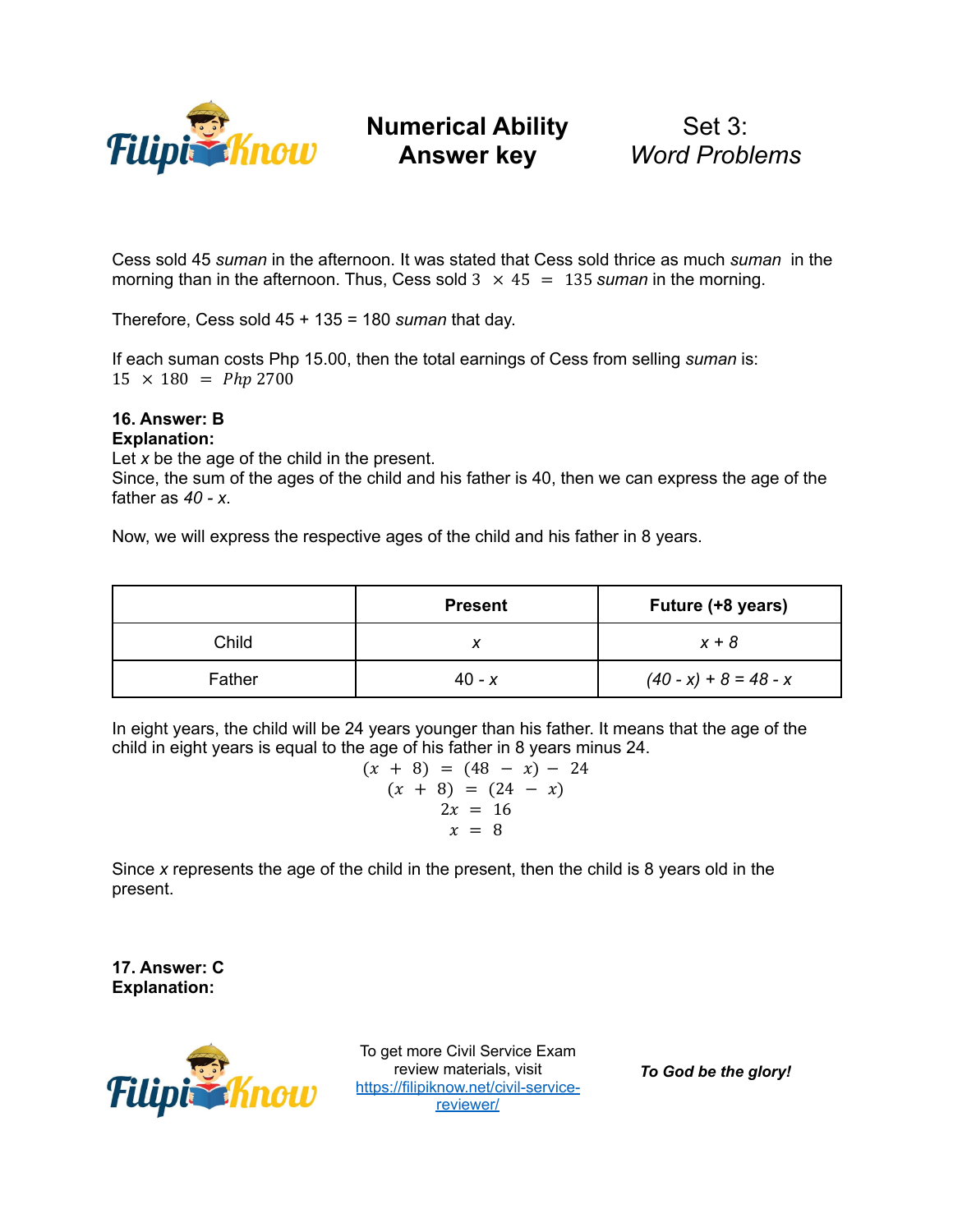

Set 3: *Word Problems*

Let *x* be Sheila's age.

Bianca's age is 11 more than twice Sheila's age. Then, Bianca's age can be represented as 2*x*  $+ 11.$ 

Now, we will express the respective ages of Sheila and Bianca 7 years ago.

|               | <b>Present</b> | Past (- 7 years)       |
|---------------|----------------|------------------------|
| Sheila        |                | x - 7                  |
| <b>Bianca</b> | $2x + 11$      | $2x + 11 - 7 = 2x + 4$ |

Seven years ago, the sum of their ages was 30. Thus,

$$
(x - 7) + (2x + 4) = 30
$$
  
3x - 3 = 30  
3x = 33  
 $x = 11$ 

Since *x* represents the age of Sheila in the present. Sheila is 11 years old in the present.

To find the age of Bianca in the current year, we just substitute *x = 11* to *2x + 11*.  $2(11) + 11 = 33$ 

#### **18. Answer: A Explanation:**

The revenue from bus fare can be expressed as: Revenue = (number of passengers going to City P)(35) + (number of passengers going to City Q)(62) There are 20 passengers going to City Q and a revenue of 2290: Revenue = (number of passengers going to City P)(35) + (20)(62) Let *x* be the number of passengers to City P:

$$
2290 = (x)(35) + (20)(62)
$$
  
\n
$$
2290 = 35x + 1240
$$
  
\n
$$
2290 - 1240 = 35x
$$
  
\n
$$
1050 = 35x
$$
  
\n
$$
x = 30
$$

Thus, there are 30 passengers going to City P.

**19. Answer: D Explanation:**



To get more Civil Service Exam review materials, visit [https://filipiknow.net/civil-service](https://filipiknow.net/civil-service-reviewer/)[reviewer/](https://filipiknow.net/civil-service-reviewer/)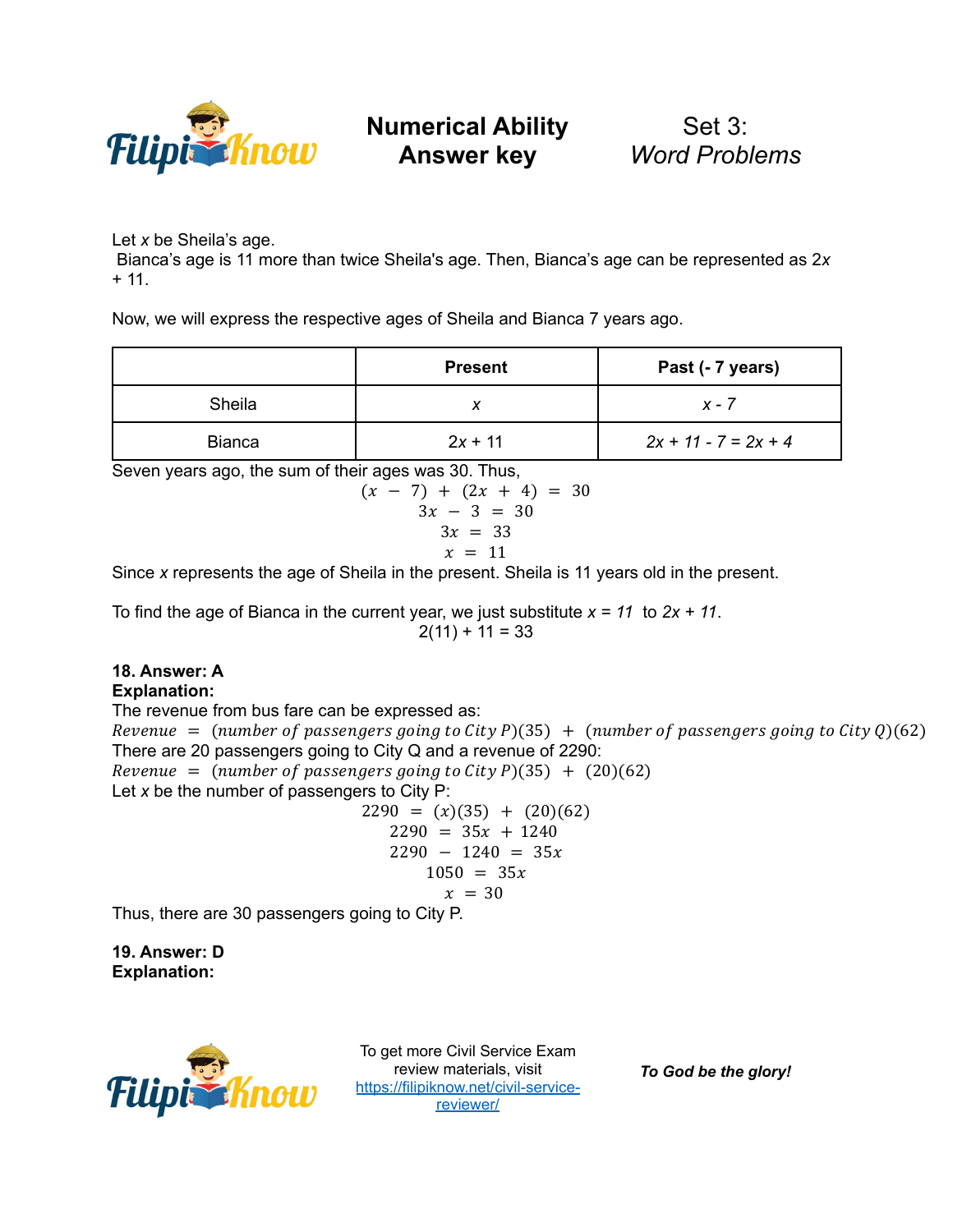

Set 3: *Word Problems*

Let *x* be Beatris' age fourteen years ago. Fourteen years ago, Mica was 9 years older than Beatris. Then, we can express Mica's age fourteen years ago as *x + 9*.

Now, we will express the respective ages of Mica and Beatris in the present.

|                | <b>Past</b> | Present (+14 years)   |
|----------------|-------------|-----------------------|
| <b>Beatris</b> |             | $x + 14$              |
| Mica           | $x + 9$     | $x + 9 + 14 = x + 23$ |

In the present, the sum of the ages of Beatris and Mica is 75. Thus,

$$
(x + 14) + (x + 23) = 75
$$
  
2x + 37 = 75  
2x = 38  
 $x = 19$ 

*x* represents Beatris' age fourteen years ago. Then, Bea was 19 years old fourteen years ago.

#### **20. Answer: C Explanation:**

Let's start by providing an illustration for the problem



Based on the illustration, the sum of the distances covered by the faster and the slower car is 435 km.



To get more Civil Service Exam review materials, visit [https://filipiknow.net/civil-service](https://filipiknow.net/civil-service-reviewer/)[reviewer/](https://filipiknow.net/civil-service-reviewer/)